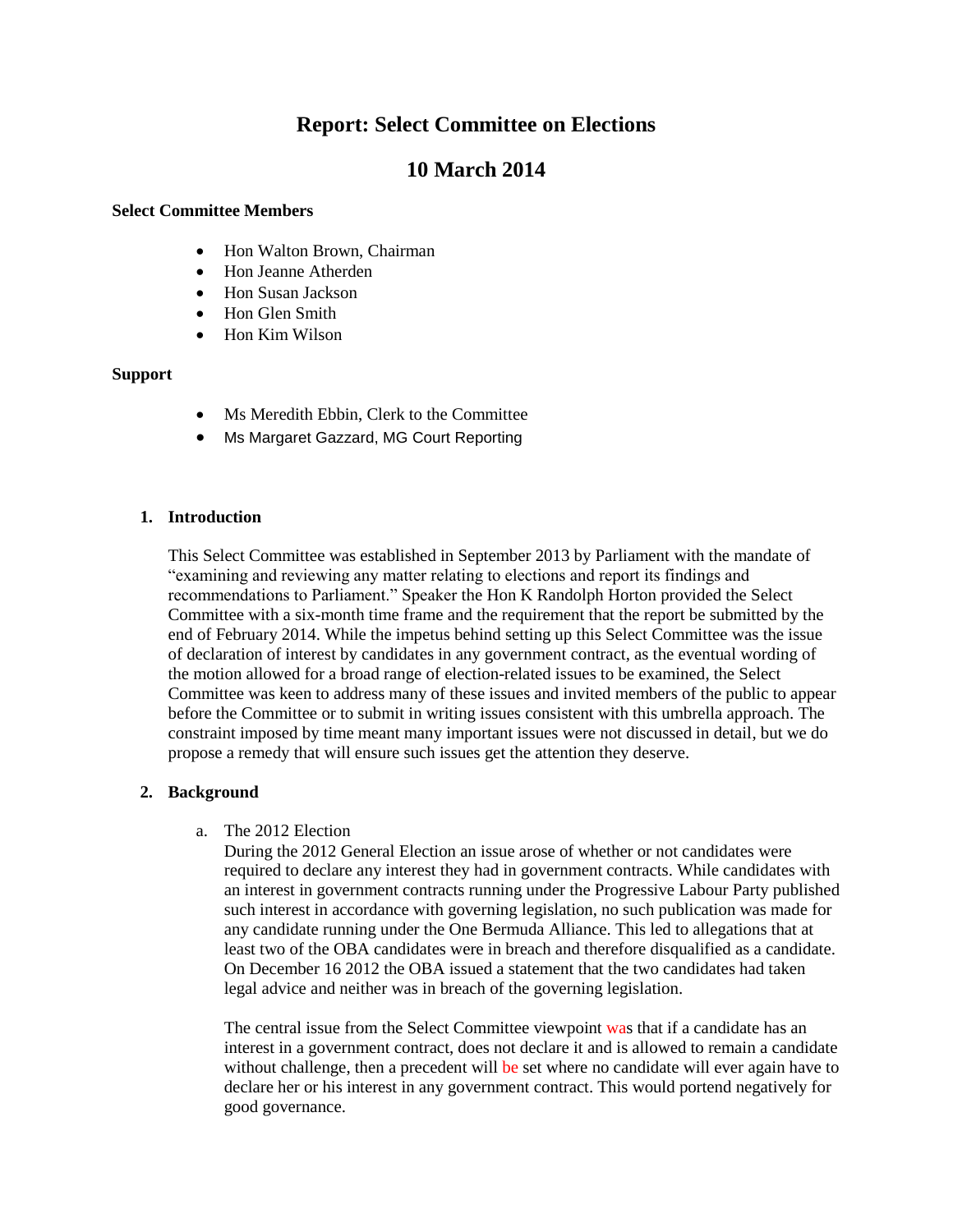#### b. Parliament Debate

During the Parliamentary debate on the motion to establish this Select Committee, the Chairman Walton Brown made the following observation:

―This motion, Mr. Speaker, is designed to have a select committee examine whether the existing legal framework for conducting elections is clear, whether it needs to be reformed, whether it is fine as it is, because as it stands now, Mr. Speaker, we have now set a precedent. And if the December election is a guide to your future elections, no one will ever again need to have to make a declaration of interest in Government contracts. That cannot be the intent of our Constitution, Mr. Speaker. That cannot be the intent of the Parliamentary Election Act. So a committee will establish itself to examine that, to examine whether there is a need to tweak the Constitution, whether there is a need to tweak the legislation. Well, surely, one cannot object to a process that is designed to explore, to understand, and to make the Parliamentary election process better. That is the fundamental intent behind this proposal for a select committee."

#### **3. Bermuda Constitution and Legislation on Requirement to Disclose Interest in Government Contracts**

The Select Committee sought the view of an eminent constitutional lawyer to assist in our work. We are very grateful to the Centre for Justice for agreeing to provide an independent legal opinion, at their expense, from Mr. James Goudie QC from Chambers and Partners, London, UK. Goudie sets out in summary form the main components of both the Bermuda Constitutional Order 1968 and the Legislature (Qualifications and Disqualification) Act 1968 (the "Act") as they relate to disclosure of interest in government contracts and this is provided below:

Section 30 of the Constitution relates to disqualification for membership of the Senate and House of Assembly. Clause 30 provides, so far as material for present purposes:

―(6) Subject to such exceptions and limitations as may be prescribed by the Legislature, a person shall not be qualified to be elected as a member of the House of Assembly if he has an interest in any Government contract and has not, within seven days of his nomination as a candidate for election, disclosed the nature of the contract and his interest by means of a notice published in the Gazette or in a newspaper published and circulating in Bermuda.

(7) Subject to such exceptions and limitations as may be prescribed by the Legislature, a person shall not be qualified to be appointed as a Senator if he has an interest in any Government contract and has not, at least seven days before the date of his prospective appointment, disclosed the nature of the contract and his interest therein by means of a notice published in the Gazette or in a newspaper published and circulating in Bermuda.

 $(8)$  In subsections  $(6)$  and  $(7)$  of this section and subsection  $(1)(f)$  of the following section ―Government contract‖ means any contract made with the Government or with a department of the Government or with an officer of the Government contracting as such."

Goudie makes the point that, "These are transparency provisions: what they require is no more, and no less, than disclosure of an interest in any Government contract: the interest itself does not disqualify; the lack of disclosure does." He further states that "Government contract" is clearly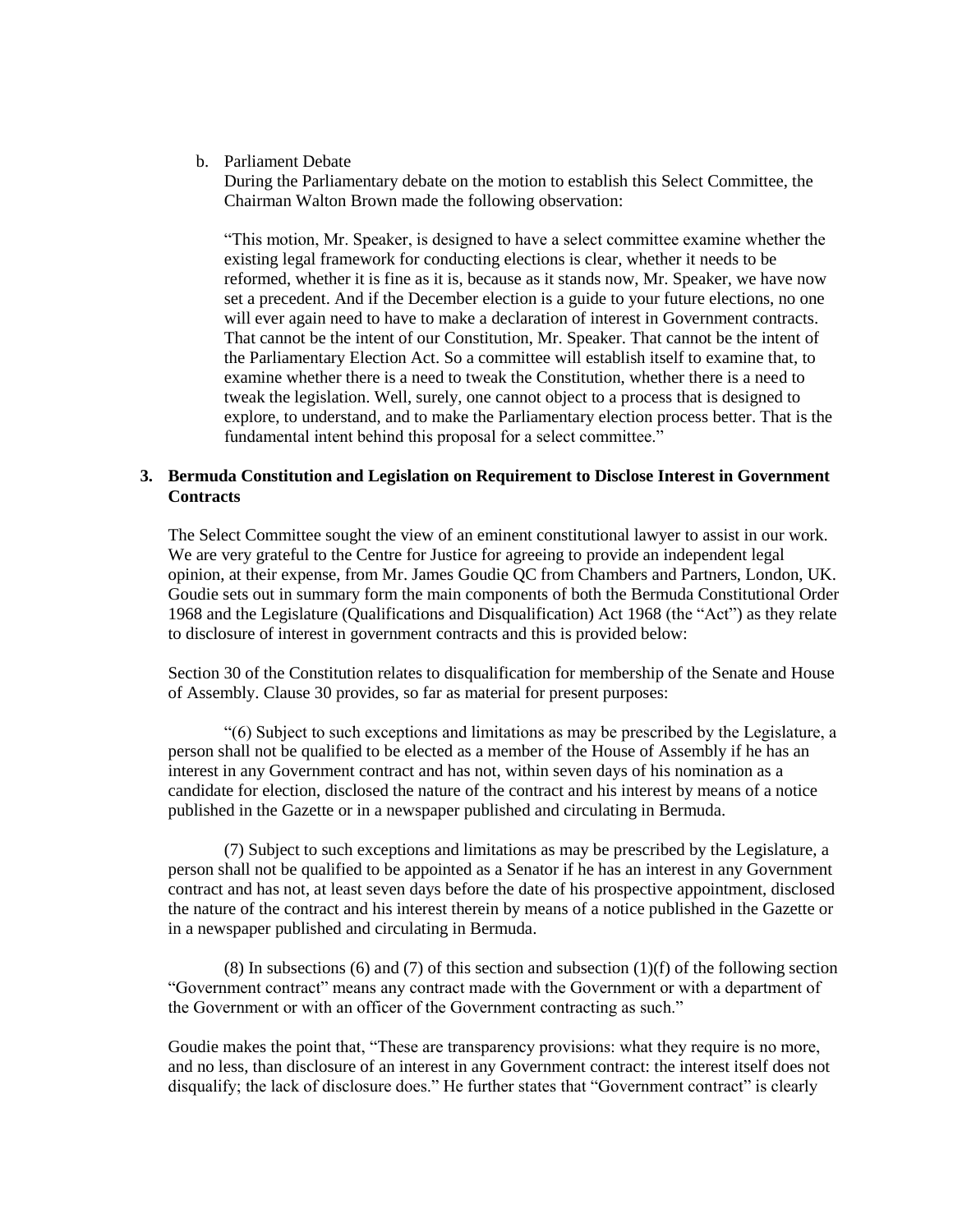defined, the provisions apply with respect to "any" Government contract and that while "interest" is not defined, it need be no more than "an" interest.

While this Constitutional provision is subject to "exceptions and limitations" prescribed by the Legislature, Goudie goes on to argue that "Subject only to that, disclosure of an interest (at the material time) in any Government contract is mandatory." Failure to disclose will result in automatic disqualification.

The relevant section of the Act for the purposes of the Select Committee is Section 10 (3):

―A person shall not be deemed to have any interest in a Government contract if the only interest which he has in such a contract is the interest of a joint stock company of which he is a shareholder unless that person either –

- (a) Is a director, officer or manager of that company or of some other company which controls that company and, in addition, is the beneficial owner of at least 10% of the issued capital of either of such companies aforesaid; or
- (b) He is the beneficial owner of at least 50% of the issued capital of that company, or is in a position to exercise more than 50% of the voting rights therein or is otherwise, by means of any arrangement, artifice or device, in a position to exercise directly or indirectly the effective control of that company."

### **4. Testimonies**

A common thread among persons who appeared before the Committee and who spoke on the issue of candidates' declaration of interests was that they were all familiar with the practice of making such disclosure as part of the electoral process.

a. Alex Scott—Member of Parliament 1993-2012, Premier 2003-2006

―This, to my understanding, is to give the public, the voter, full knowledge of the motive, interests, conduct and influence that an individual seeking nomination has before the fact. They know the nature of the individual that they are about to, on, as the French would say, *"sur the point de"*, on the point of nominating for Parliament. And out of the British system, you will find in that outline of the Code of Conduct, time and time again the requirement of a member to declare -- the declaration of a Member's interests.

At all times, and it's repeated, At all times Parliament has a right and the Parliamentarian has a duty to make it very clear his or her interests in the matter that they are speaking to, are involved in, or participating in. How more significant, when your Constitution speaks to that very same principle, that the public -- the Constitution is saying here, the public are required to know. And it's not "may", it is "shall", shall not be qualified to be elected as a Member of the House of Assembly if he has an interest in a Government Contract and has not within seven days of his nomination as a candidate for election disclosed the nature of the contract and his interest therein by means of a published notice."

In response to a question from Committee member Ms Susan Jackson concerning the role of Government or a political official in ensuring the declaration of interest by candidates at the nomination stage, Mr Scott offered the following: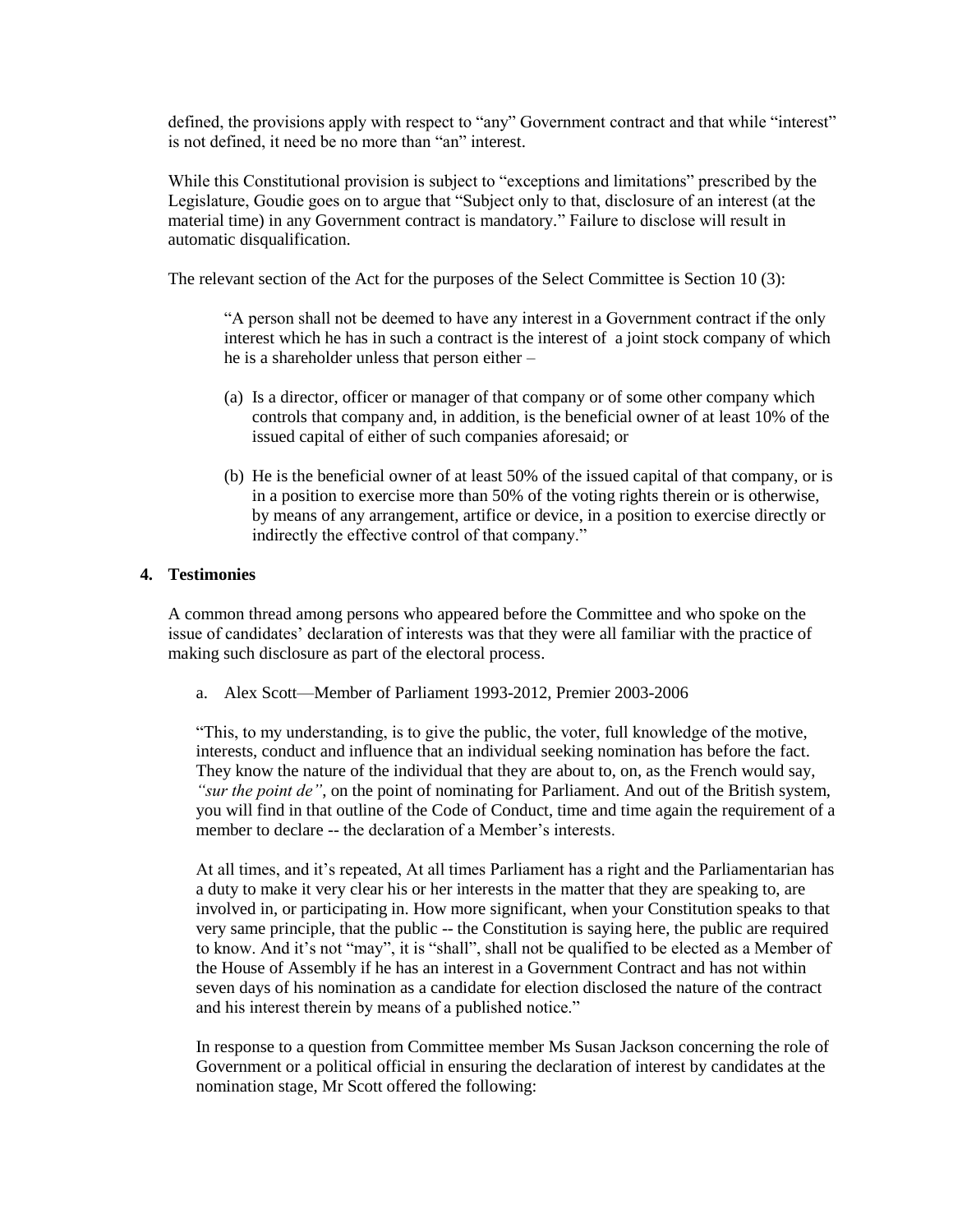―If I understand your question, the burden is always on the individual and he or she ignores the practice and the principle of revealing his or her interest at her or his risk; that is, if I am - - I have a significant holding in any particular activity as it, specially as it relates to Government activity, and I fail to acknowledge it, I put myself at risk, and it is not incumbent on the Government to go through everyone's portfolio or holdings; however, at some point in time, if it becomes known and if it becomes relevant to a debate -- well, more than a debate, a decision or something that that member now has an involvement in Parliament, and they have an interest in the company, corporation, so forth, they now certainly, as you have described, warrant further attention from the relevant offices, agencies, officials in Government, to see that all is above board. So, to save yourself the injury of an investigation, to save yourself being exposed, or even being thought to have acted less than honourable, you should always declare, without the Government being required to investigate.

That's the nature of the Member of Parliament; thus we refer to each other as honourable men and women. You are supposed to, at all times, do the honourable thing, and the Constitution in this particular narrow context prescribes and describes what that honourable thing is to do, make known your interest. Government isn't supposed to be required to investigate it."

In response to a query from Committee member Mrs. Jeanne Atherden on the question of interests and conflicts of interest, Mr. Scott made the following observation:

―You may have an interest in some undertaking that is totally unrelated to Government, but if you have an interest, significant or otherwise, related to Government activities, surely the public should be able to see you with unfettered eyes; that is, they should know, all right, Alex Scott's here telling me he's going to be in my service, he's available to help me whenever I want, he'll make sure the lights are on, he'll make sure that the buses run on time. But then they come to know that I really have an interest in some new digital concern, digital company, and upon going into Parliament, lo and behold I very quickly become the Minister for that particular area of endeavour. If I have never declared it, the public really are left to assume that it may have just happened; in actual fact, I may have orchestrated the whole thing in my interest.

Now, I have given a hypothetical case, but the public should have the ability to look at me and say: This man is -- he does have holdings and interests in a car company, in a somebody, but I don't think it is relevant to his nomination and I'm going to support him."

b. Kim Swan—Member of Senate 1998-2007, Member of Parliament 2007-2012

Mr. Swan informed the Committee that he remembers having to deal with the declaration of interest in a Government contract from as far back as 1983 when he first ran in parliamentary elections. "As far as I can recall, there was a campaign agent that handled that for persons and they would ask you to, you know, make available to them any information that needed to be included." He further pointed out that during the 2012 election campaign he published a notice in The Royal Gazette newspaper of his interest in freelance work he does at a Government facility out of an abundance of caution and to ensure he was in compliance with the disclosure requirement: "I don't have any Government contracts but I do work freelance at a Government facility, and just to make sure that I was not in breach…I actually put something in the paper. I believe Charlie Swan did as well."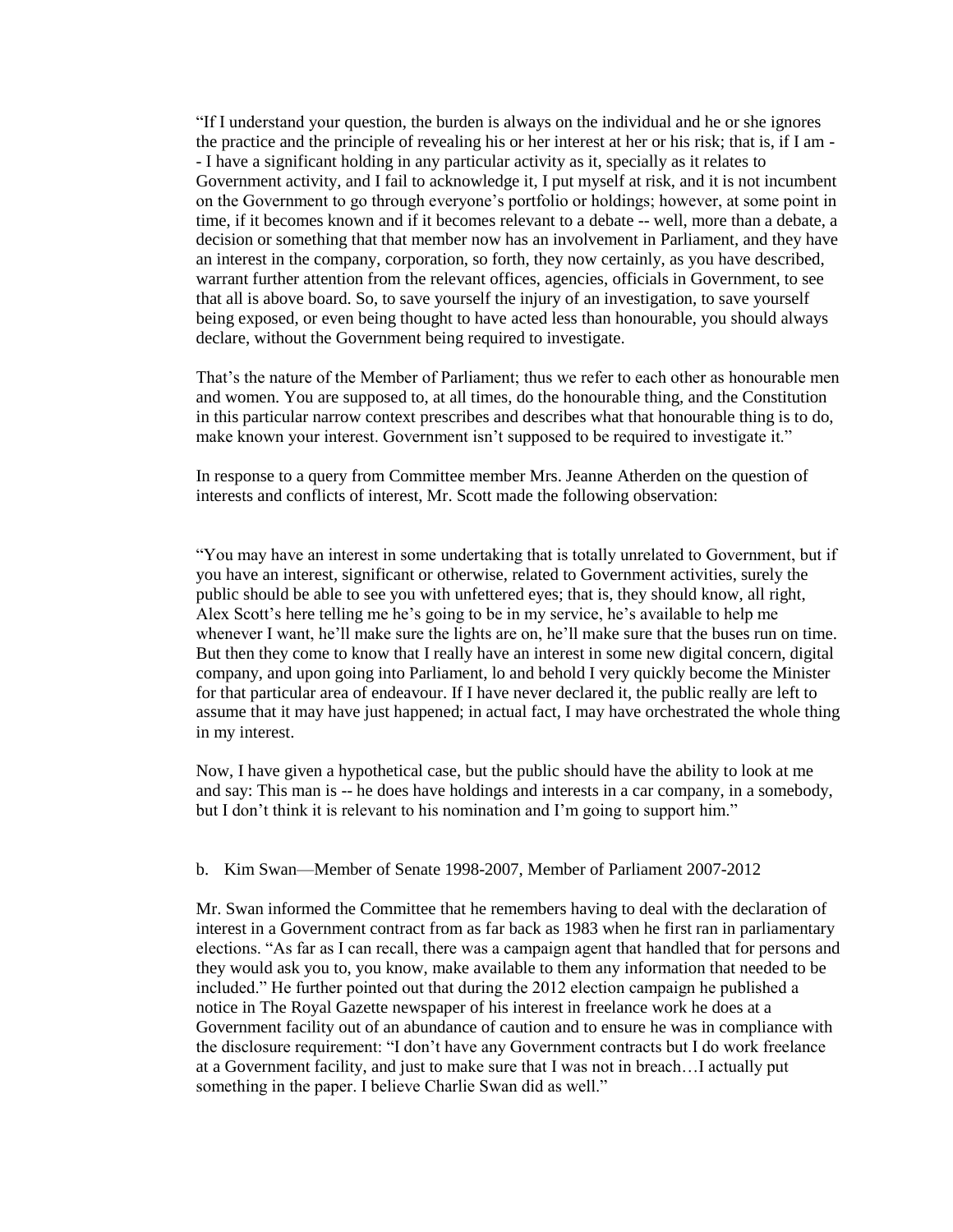c. Mr K Randolph Scott—Parliamentary Registrar and Ms Tenia Woolridge—Assistant Parliamentary Registrar

Mr Scott agreed with a point raised by the Chairman that "a large part of your function is to ensure that elections are conducted with a high level of integrity and that they are smooth, and that there's nothing contrary to the law that takes place with respect to elections." On the specific issue of candidates' requirement to declare their interests in Government contracts, Mr Scott indicated his office has no responsibility in this arena: "There's really no position—there's nothing in our Act that guides me in regards to these types of matters…. in regards to the matters such as that which arose during 2012, my hands are pretty much tied. As a public officer I am duty bound to just inform the political parties about those things that they should be aware of, in terms of the various requirements." Mr Scott did confirm, however, that the Parliamentary Registrar's website, in its Frequently Asked Questions section, did state that candidates are reuired to declare their interest in any Government contract.

On the issue of candidates getting more information on disclosure requirements other than what the Parliamentary Registrar send out to political parties, Ms Woolridge commented that, "we didn't have the authority in the last election to really police it and we don't have the authority to make any decisions related to it, so maybe people who have that authority, during election time, should be the people to publicly advertise that...by Gazette."

In response to a question raised by Committee member Mr Smith, Mr Scott responded favourably and proceeded to make the call for the establishment of an Electoral Commission:

"I take Mr. Smith's point that maybe going forward the Legislation should be amended to allow that bit of information to be on the Nomination Form. I think another way, going forward, too, in terms of best practices or implementing best practices, is that those types of matters that may arise, as the Committee here is trying to deal with, would be best dealt with through an Electoral Commission, to set all those things in place, and then the whole, entire country and all of the political parties and candidates and potential candidates would know what the process is all about."

d. John Barritt—Member of Parliament 1993-2011

Mr Barritt is a lawyer by profession and submitted a detailed brief on a number of matters relating to elections and called for important reforms. The full submission is contained in the Appendices. On the matter of disclosure of interests, Mr Barritt commenced with the following assessment: "The spirit and the letter of the Constitution Order is clear, it is an disclosure of an interest in a Government contract by a candidate." He went on to argue, "My view is that with respect to that provision, when you interpret it you should interpret it liberally, not narrowly; that is, you should interpret it for the purposes of disclosure, not for shutting down disclosure."

e. David Burt—Senator 2010-2012, Member of Parliament 2012-

Mr Burt served as Chairman of the Progressive Labour Party from 2006-2009 and played keys roles in the 2007 and 2012 General Election campaigns. He informed the Committee he was aware of the constitutional requirement for election candidates to declare any interest in Government contracts: "Yes, in 2007, I was aware of that requirement. I think both parties at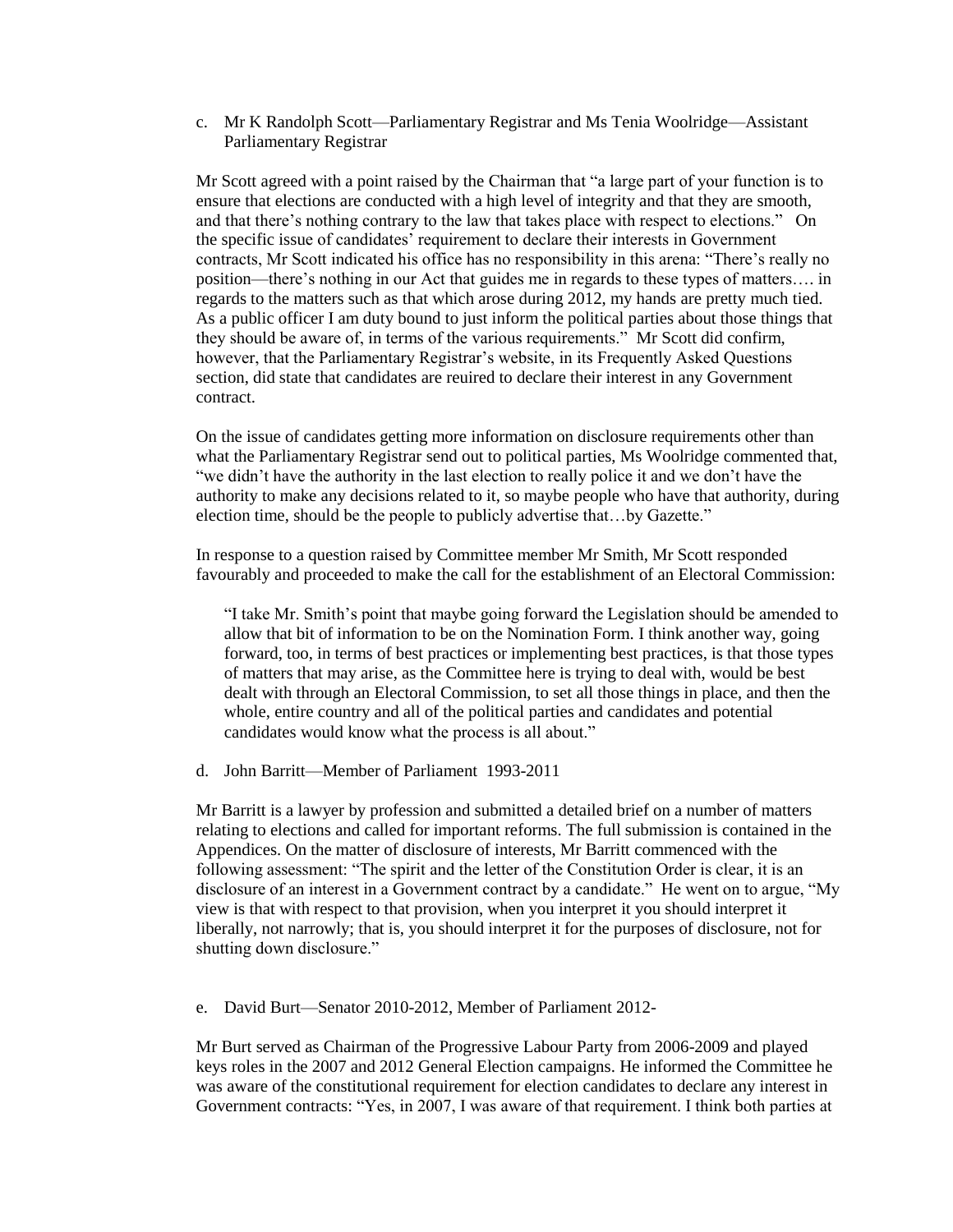the time were aware of the requirement and….both parties filed declarations in the newspaper seven days after nomination day, as per, I believe it's the Parliamentary Election Act, but I'm not entirely certain." He informed the Committee he was responsible for putting together the declaration form for publication for the PLP candidates in 2007 and he reported seeing the UBP declaration as well.

In comparing the 2007 and 2012 elections and the declaration issue, Mr Burt observed the following: "What's interesting is that the candidates that were running in 2007 that made those declarations in 2007, the same candidates did not make those declarations in 2012. So, I mean, that raised a point of interest. They were candidates on the ballot in 2007. …that made declarations and in 2012 for the One Bermuda Alliance, were candidates as well, and did not make declarations, and I think that raised a point of confusion."

Mr Burt went on to make a distinction between entering into a contract with government and merely engaging in a transaction:

―It is my belief that if you are in a contract, like a special contract that's entering, like I'm saying if the Government of Bermuda comes to your office and, you know, buys a camera, then that's not entering into a contract. Yes, you're performing a transaction but it's not entering a contract. But if an individual has a signed contract with a Government Department, I believe that there is no doubt that that is a contract with that Government Department, or with the Government. So, whether it be in the -- when we say the normal course of business, there is the question of what the interpretation of normal course of business is. But I think that -- I don't believe that there is any grey area when we're speaking about actual contracts and, as I said, my IT consulting company had contracts with the Government of Bermuda and I was sure to declare that."

f. Michael Branco—Deputy Chairman, One Bermuda Alliance 2011-2013

Mr Branco was invited to speak primarily about the use of technology during elections and the extent to which technology driven improvements can be made to enhance the electoral system. On the issue of candidates' declaration of interests, Mr Branco indicated he was not aware of candidates being required to make any such declarations. As Deputy Chairman he was also on the Election Committee leading up to the 2012 General Election. When asked if he was privy to any discussion in the One Bermuda Alliance regarding such declarations he replied, "I wasn't privy to any, no."

## **5. Legal Opinion**

The Opinion by Mr. James Goudie, QC was accepted by the majority of Committee members as being the proper interpretation of the Bermuda Constitution and the Act. A number of arguments are advanced in this Opinion:

a. If the Act was inconsistent with the Constitution, the Constitution would prevail. Given, however, that the Constitution makes exemptions and limitations, the Constitution and Act should be read together. The significance of the Constitution prevailing, argues Goudie, is that the dominant provision is that there must be disclosure of an interest in any Government contract. "The exemptions and limitations should be interpreted narrowly so as to detract to the minimum extent possible from the dominant requirement. Justification for any lack of transparency must be clearly demonstrated**." "**That said, to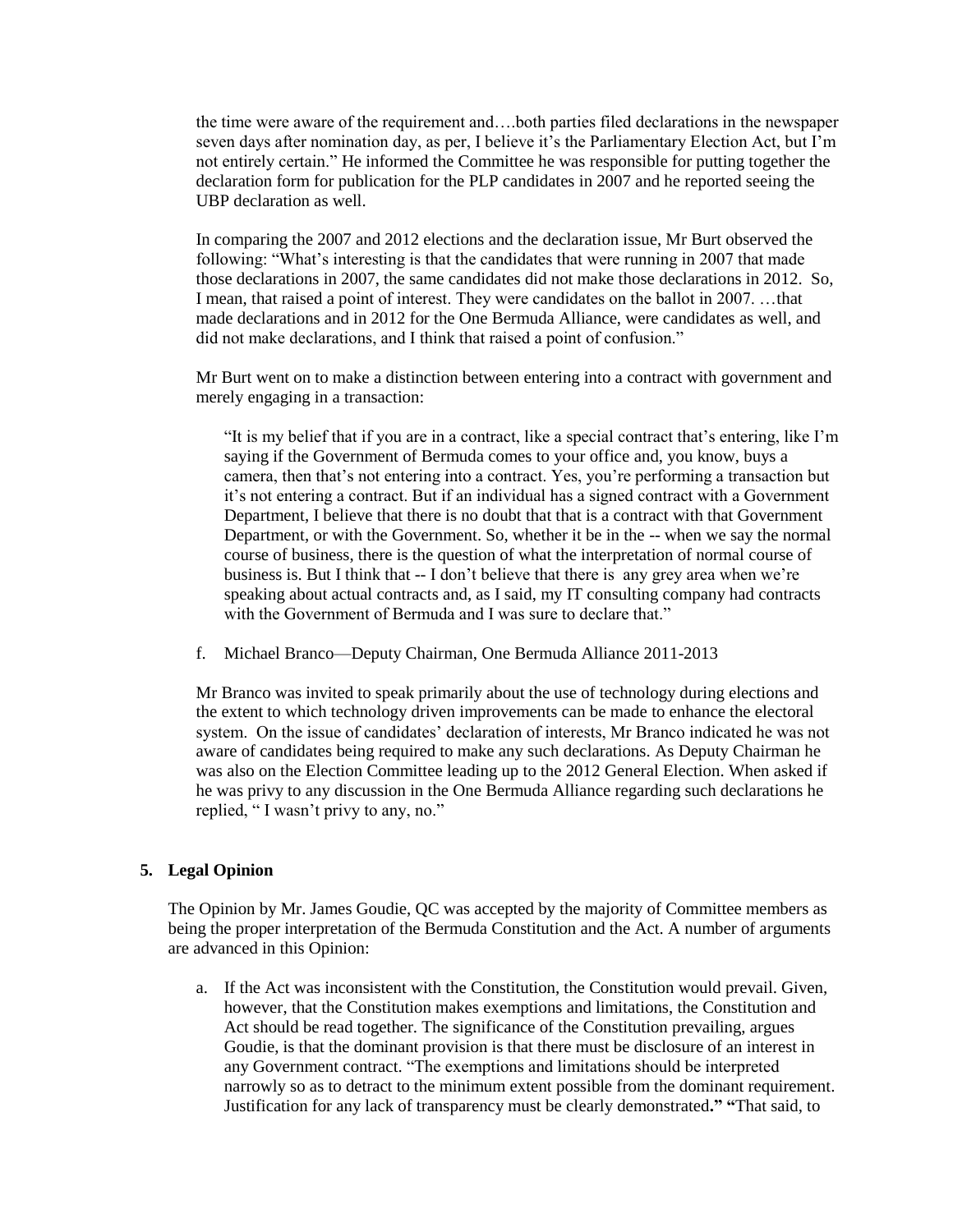the extent that there are ambiguities in the Act, it would be appropriate to legislate promptly so as to remove them; and also to provide for by whom and how the requirements are to be policed and enforced; and that prominence is given to the requirements on the nomination paper."

- b. In making provisions for exemptions and limitations the Act is not unconstitutional as the Constitution expressly provides for this. Any imperfections in the Act are matters for amendment. There is a gap, however, in the apparent lack of an enforcement mechanism that needs to be filled.
- c. The legal obligation for a candidate to declare an interest in a Government contract is that she or he must do so under the Constitution unless they clearly come within one of the exceptions in Section 10 of the Act.
- d. In answer to the question, "If there is a legal obligation, what the scope is of that obligation" Goudie argues "When disclosure is required it is mandatory. The sanction of disqualification for non-disclosure is automatic. Prima facie if there is an interest in any Government contract due disclosure must be made."
- e. The question of "insiders" versus "outsiders" was raised by Member of Parliament Bob Richards in the House of Assembly when speaking on the issue of declaration of interest, where he argued "insiders" must declare but not "outsiders." Mr Richards says the Act "lists all these exceptions except for one thing", whether the candidate is not an "insider." Goudie argues, "I regret that this is fundamentally wrong. The Act lists all the exceptions. There are no others. And they are exceptions. Unless one of the listed exceptions applies, the Constitution mandates disclosure. There is simply no additional or further exception, whether by reference to some concept of 'outsider' or otherwise."
- f. Goudie responds by pointing out that "There is no distinction between so-called 'insiders' and so-called 'outsiders'. No such distinction is made by the Act." He further makes the following point:

―[P]ursuant to Section 10(2) of the Act, disclosure **must** be made by a candidate, if he or she:-

- 1. Is a director, officer, manager AND is the beneficial owner of 10% of the company's issued capital;
- 2. Is the beneficial owner of more than 50% of the company's issued capital;
- 3. Can exercise more than 50% of the voting rights therein; or
- 4. Can directly or indirectly control the company."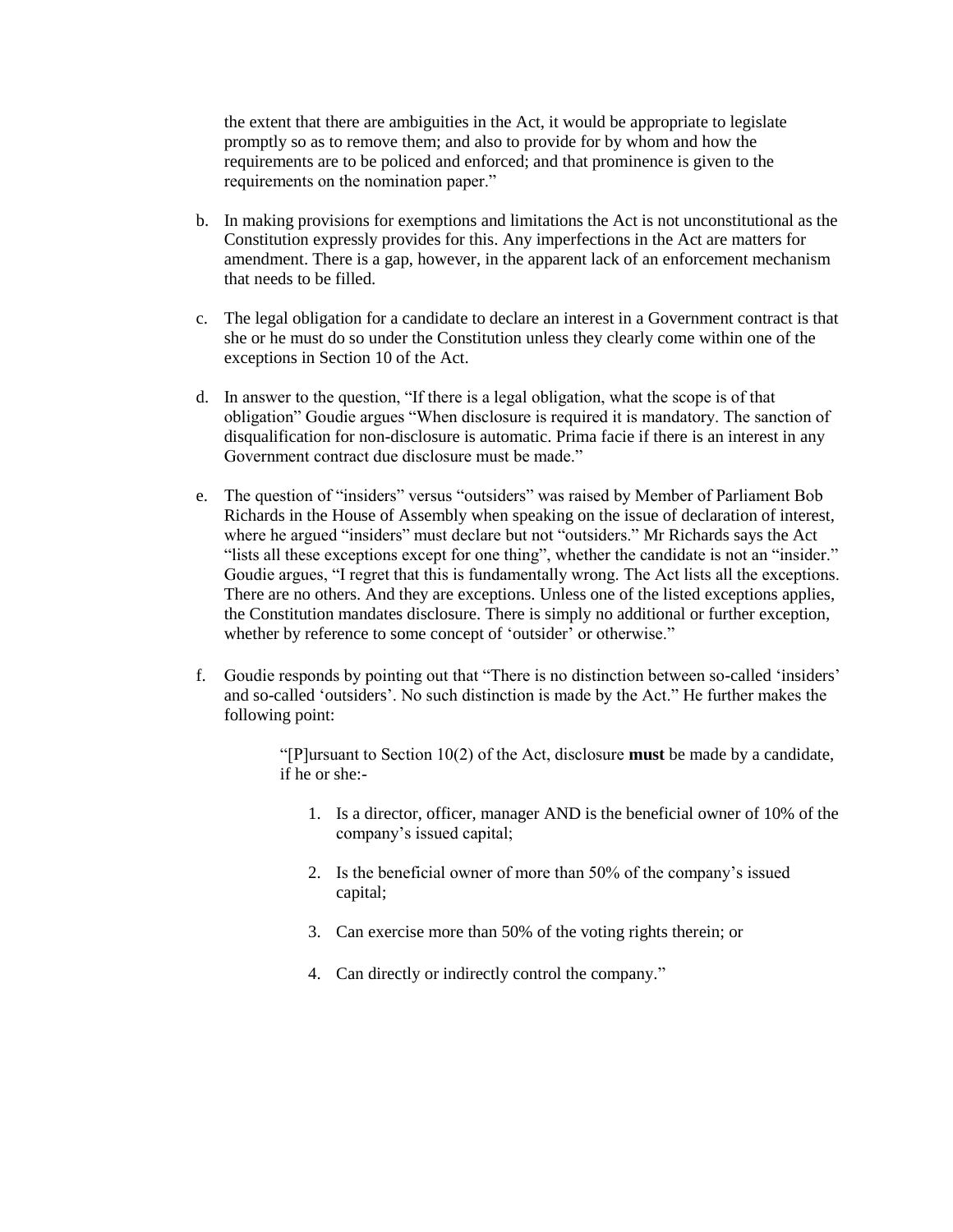#### **6. Recommendations**

The committee concluded that there were a number of issues raised that are critically important and need to be addressed to ensure Parliament and the electoral process uphold high standards and act within the Constitution. Accordingly it makes the following recommendations:

a. Establishment of an Electoral Commission

There were a wide range of matters raised by persons who appeared before the Committee which were unable to be explored in detail: absentee voting, maintaining the voting register, adjudicating disputes among candidates and political parties, and electronic voting. A properly constituted independent electoral commission is the ideal vehicle for addressing all these matters. The powers of this Commission would be to decide definitively on all contested matters during an election. Outside of elections it would be able to review best practices globally and propose amendments to improve the electoral system.

- b. Amending the Candidacy Forms to clearly indicate the responsibilities candidates have to meet in order to conform to the law.
- c. In the absence of an Electoral Commission, grant greater powers to the Parliamentary Registrar to be able to adjudicate a specific set of issues rather than simply serving as a disseminator of information.
- d. All political parties and independent candidates carefully review the Goudie Opinion and indicate whether or not they accept its conclusions and will be guided by such in the future.
- **e.** In the interests of full disclosure, transparency and accountability all candidates disclose any interest they have in any Government contract irrespective of the size of their shareholding or the position they hold in that company holding that contract or whether it is held without a corporate structure.

### 7. **Appendices**

- a. Goudie Legal Opinion
- b. Transcripts
- c. Minutes
- d. Submissions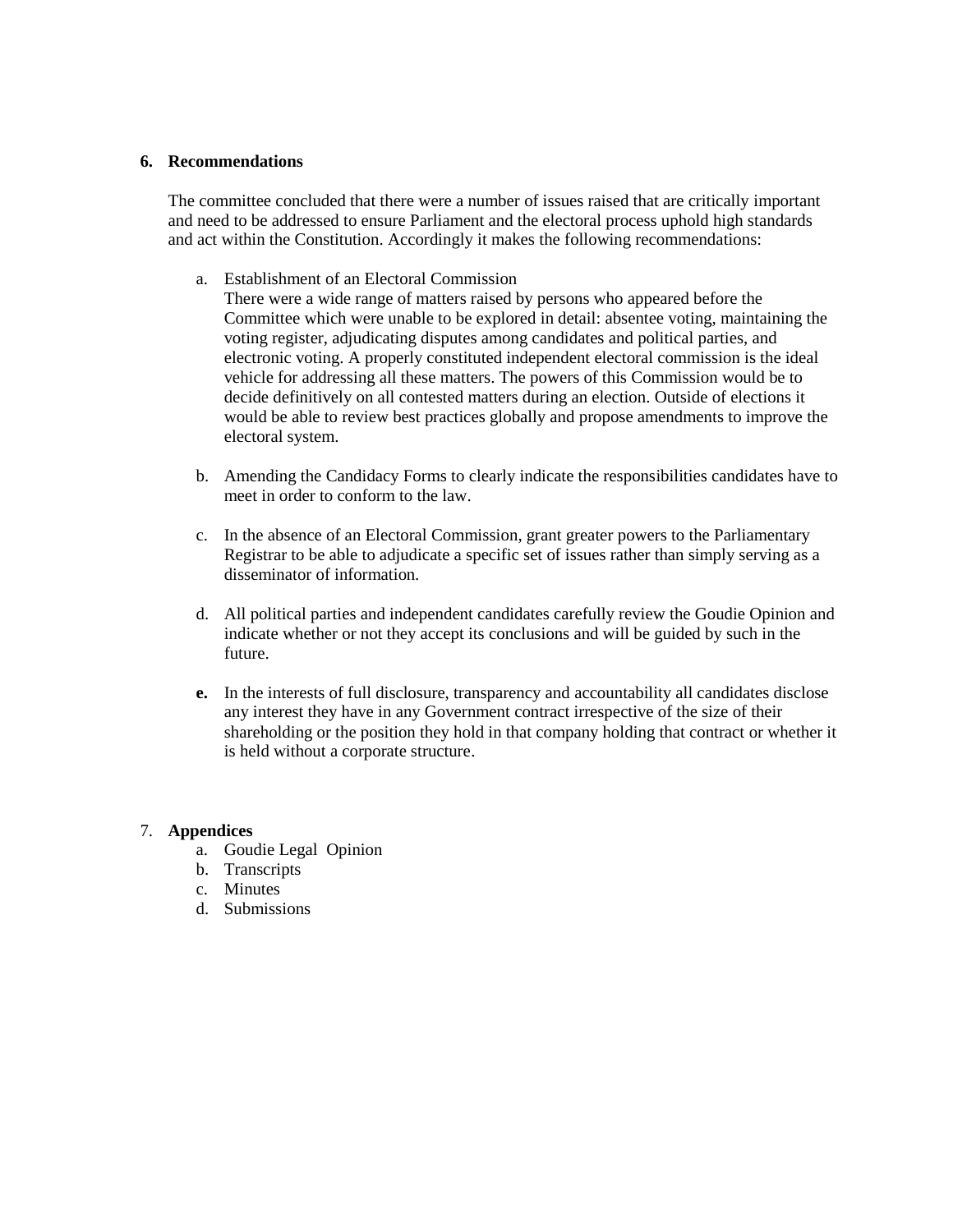# **Minority Report**

Walton Brown Kim Wilson

#### **MPs refusal to attend proceedings**

Four Members of Parliament declined the Chairman's invitation to appear before the Committee and to answer our questions. This was unfortunate and does not bode well for the effective operation of Committees going forward. If Parliamentarians refuse to participate in a Committee itself established by the Legislature it may well have unintended consequences for the public at large. More importantly, as servants of the public ourselves put into the House of Assembly by the public, Committees represent an important part of Parliament's accountability to that same public.

#### **Candidacies of MPs Hon. Jeff Sousa and Hon. Bob Richards**

The impetus for the establishment of this Committee stems from the controversy surrounding the candidacy of Mr. Bob Richards and Mr. Jeff Sousa during the 2012 election. As candidates for the United Bermuda Party in the 2007 General Election both Mr. Richards and Mr. Sousa declared an interest in government contracts in accordance with the Constitution and the Act. Although both men were widely believed to be involved in the same or similar contracts in 2012, neither of them made any declaration in accordance with the Constitution and the Act.

When the issue was publicised before the December 17 2012 election a spokesperson for the One Bermuda Alliance, the party whose banner the two men were running under, declared neither candidate was in breach of the Constitution.

Since both MPs declined repeated invitations to appear before the Committee key facts were not able to be ascertained from them. And a number of questions went unanswered:

- 1. For the qualifying period did either of them meet the requirement to disclose?
- 2. What, if any, contracts did companies, where they were either a director, officer or manager and beneficially owned 10% or more o the shares, have with Government?
- 3. Given that they both disclosed in 2007 why did they not do so in 2012?
- 4. Where did the Hon Bob Richards derive the concept of "insiders" vs. "outsiders" from?
- 5. Did he not declare because he considered himself an "outsider" from Government in late 2012?

These are critically important issues to address to ensure Parliament and the electoral process uphold high standards and act within the Constitution. Voters in the constituencies where the Hon Richards and the Hon Sousa ran successfully have a right to expect and to know whether or not those elections are legally valid. And likewise, Parliament should want to know whether or not members sitting its august chambers are legitimately entitled to be doing so. The honourable thing to do is for these two members to make full and immediate disclosure of the right to continue to sit in Parliament.